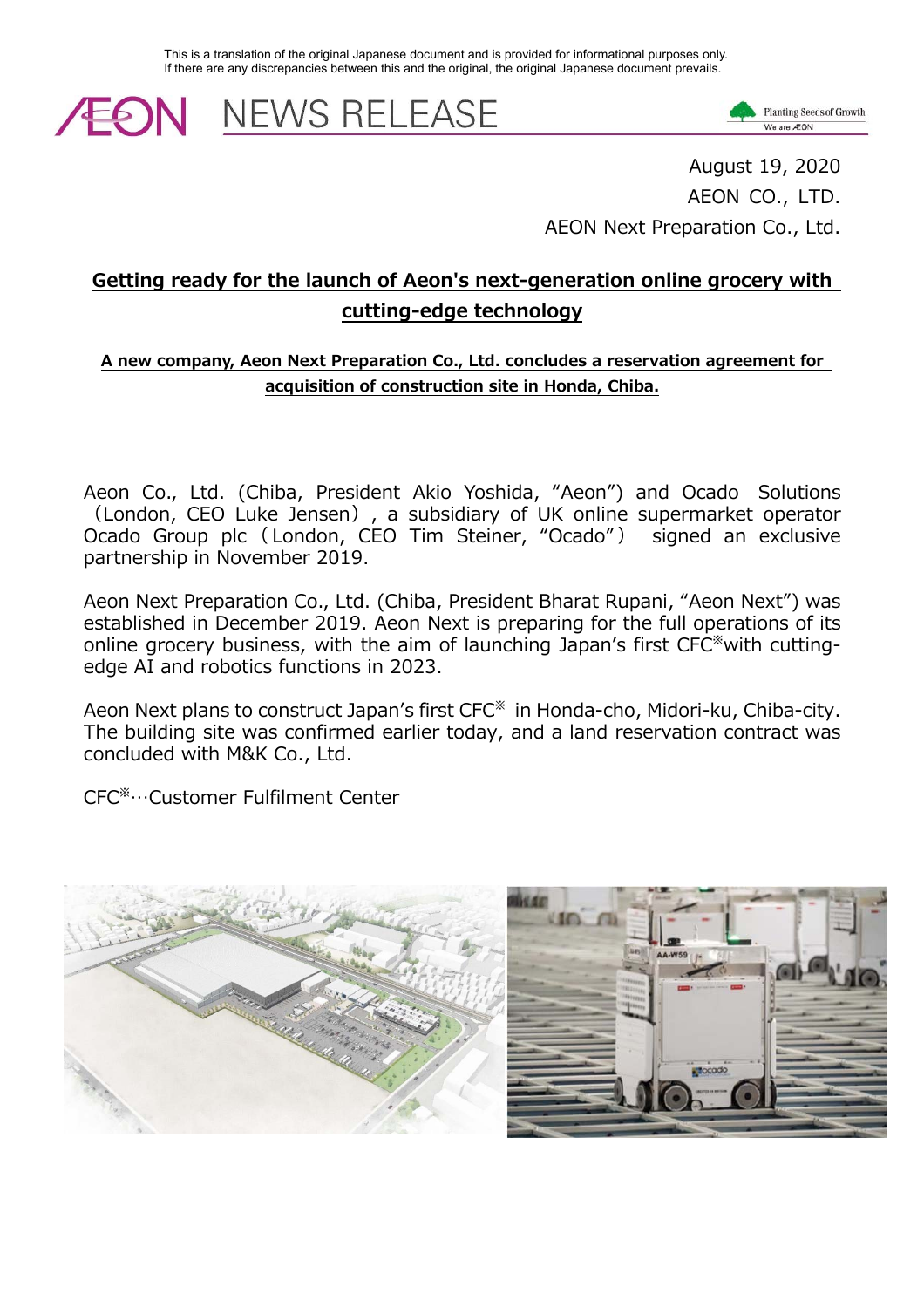The CFC is characterized by its ability to hold a large range of approximately 50,000 products. It is enabled by 24 hours, highly efficient picking operations using robotics and AI. By utilizing Ocado's solution, the robots in the CFC can assemble a 50-item order within 6 minutes. Advanced AI algorithms are also used to constantly identify and update optimal routes for the most efficient home delivery.

The CFC in Honda is projected to have a footprint greater than 27,500 ㎡, allowing Aeon to provide a large and scalable online grocery service to customers from the site. It will focus serving online customers in Chiba Prefecture and Tokyo Metropolitan Area to receive daily necessities, including fresh food, via home delivery.

### **The first CFC (Customer Fulfillment Center) in Japan**

With the recent impact of the Covid-19 outbreak and the changing consumer lifestyle, there is a growing need for online grocery shopping. Aeon Next will provide customers with a service that enables them to shop comfortably from anywhere for fresh food and daily necessities, and from a wide selection of products. These products will then be conveniently delivered to their doorsteps.

As the first large-scale automated warehouse in Japan leveraging Ocado's robotics and AI, the new CFC will be a key showcase for the company's domestic business. In order to achieve its mission of "Anytime, Anywhere" delivery, a network of similar facilities is planned for construction in the next few years.

## **Contribution to revitalize local economy**

The CFC operation launch in spring 2023 is slated to create about 700 jobs in Chiba prefecture. Aeon Next will promote their collaboration with Chiba City's Next Core Chiba Honda Project to excite local community and contribute to a revitalization of the economy in Chiba Prefecture.

### **About Ocado**

Ocado is a UK-based technology company and online grocery operator. Established in 2000 as a pure-play online grocery retailer it enabled UK customers to receive online grocery orders through home delivery without owning physical stores. Ocado has spent two decades innovating for online grocery, investing in a wide technology estate that includes the robotics and AI necessary to power their state-of-the-art CFCs, as well as cutting-edge web shop software, home-delivery routing technologies and more. Ocado provides its proprietary online grocery fulfilment solutions to some of the world's largest grocery retailers and holds a 50% share of Ocado Retail Ltd in the UK in a Joint Venture with Marks & Spencer. Ocado.com has regularly been the fastest growing supermarket in the UK.

Aeon is promoting digital shift as pillar of its mid-term business plan. Through collaboration with Ocado, we will build a new platform in line with our ʻCustomer First' philosophy, contributing to customer convenience and establishing the most compelling online grocery in Japan.